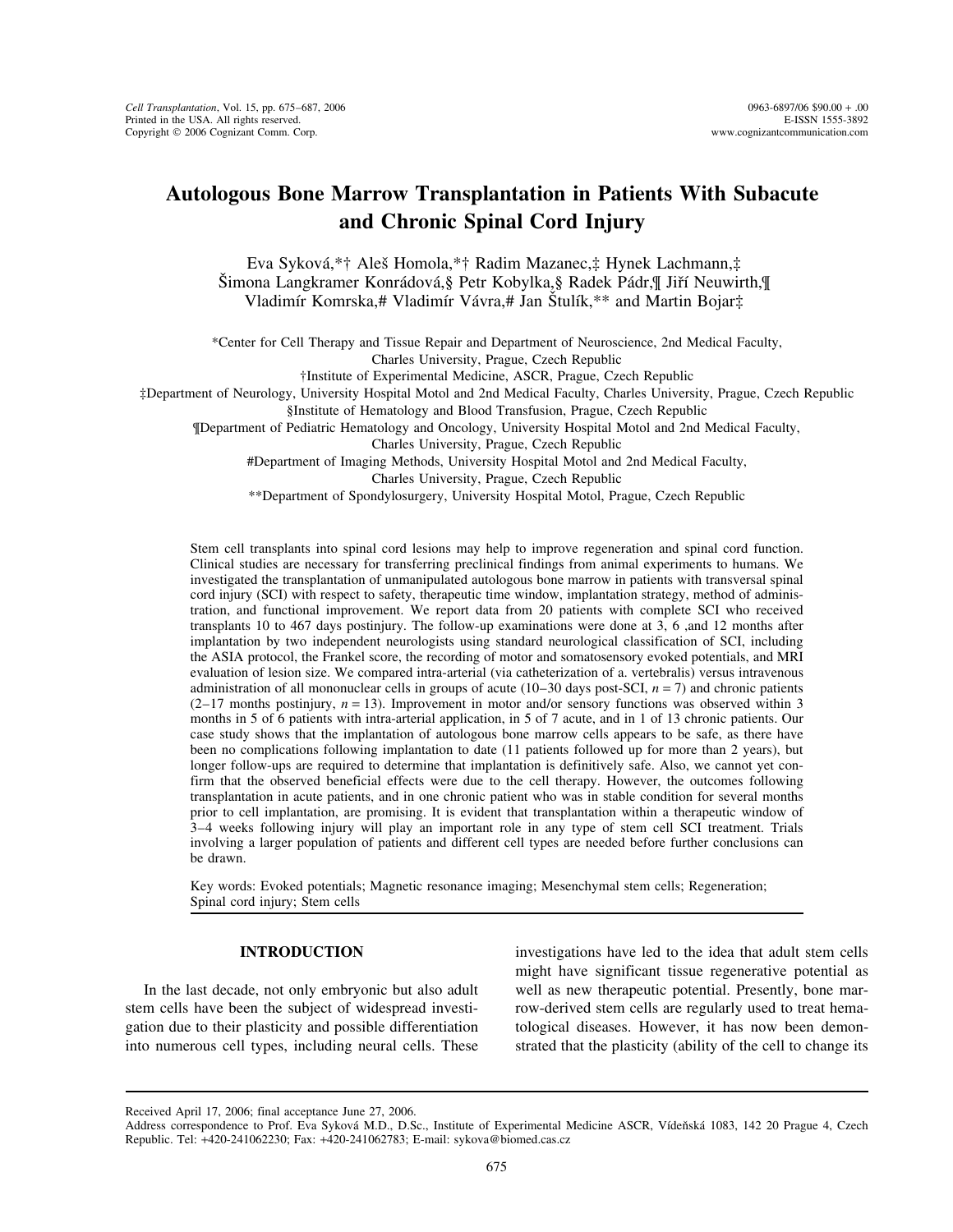default fate) and tissue regenerative potential of bone **MATERIAL AND METHODS** marrow-derived stem cells may far exceed their use in *Patients and Selection Criteria*<br>hematopoetic diseases. Hematopoetic as well as nonmatopoetic diseases. Hematopoetic as well as non-<br>hematopoetic bone marrow-derived stem cells, such as<br>messenchymal stem dels, such as<br>messenchymal stem dels (MSCs), have been shown to<br>be multipotent and to differentiate i

For particular, it is spinal cord injury that often leads<br>to severe neurological deficit and permanent invalidity<br>and as such urgently requires new therapeutic approaches.<br>The affected group of patients includes otherwise logical and histological preclinical studies have revealed<br>that the implantation of stem cells from bone marrow or<br>umbilical cord blood in animal models of SCI results and Implantation in spared white and gray matter, neuronal and axonal Bone marrow blood (BM) was harvested under genregeneration, astrocyte proliferation, myelination, neo- eral anesthesia from the posterior superior iliac crest by vascularization, and functional improvement (1,2,9,16, multiple aspirations. As an anticoagulant, a saline solu-17,20,21,26,39–43,45,51). These studies have also shown tion (Saline Viaflo, Baxter, UK) containing heparin that the optimal therapeutic window for implantation in (Heparinum natricum, Spofa, Czech Republic) at a conrat models of SCI is 7–21 days after injury. Moreover, centration of 75 IU/ml was used. Each BM aspiration, our preclinical experiments in rats with SCI demon- using a prefilled syringe containing 1 ml of anticoagustrated that intravenously implanted human bone mar- lant, harvested 3 ml of BM. The final concentration of row-derived stem cells, labeled in vitro with iron oxide heparin in the harvested BM was 18.75 IU/ml. Aspirates nanoparticles and followed in vivo by magnetic reso- were collected in a Bone Marrow Collection Kit with nance imaging (MRI), migrate, survive, and home only Pre-Filter and Inline Filters (Baxter R4R2107, USA) and to the lesion site (20,41). The cells were found to home further processed in a closed blood bag system. to a lesion as early as 3–7 days postimplantation and For the group of catheterized patients (intra-arterial were still present 2 months after SCI. We also found a BMMC graft), erythrocyte depletion was performed ussignificant improvement in behavioral scores (BBB test ing Gelofusin (Braun Melsungen, Germany) sedimentaand plantar test), not only after the intravenous (IV) in- tion in a closed bag system. The volume of the added jection of in vitro expanded MSCs, but also after the Gelofusin was 25% of the total BM volume, including injection of all mononuclear cells from bone marrow anticoagulant solution. Following the formation of disblood (BMMCs) (42,45). tinct layers of erythrocytes as sediment and leukocyte-

clinical follow-up are described. twice, with the final volume of the leukocyte-rich prod-

This led us to initiate a nonrandomized phase I/II rich plasma as supernatant  $(30-40 \text{ min at } 1 \times g)$ , the last clinical study, which began in August 2003. In this two layers were separated using a plasma extractor study, we implanted autologous bone marrow, either in- (Plasma Extractor, Baxter, UK). Superfluous plasma tra-arterially via a. vertebralis (i.e., close to the lesion was separated by centrifugation, subsequently pressed in site) or intravenously, into 20 patients with SCI at the the plasma extractor, and returned to the erythrocytes for cervical or thoracic level; the results of the 12 month a second sedimentation. The entire process was repeated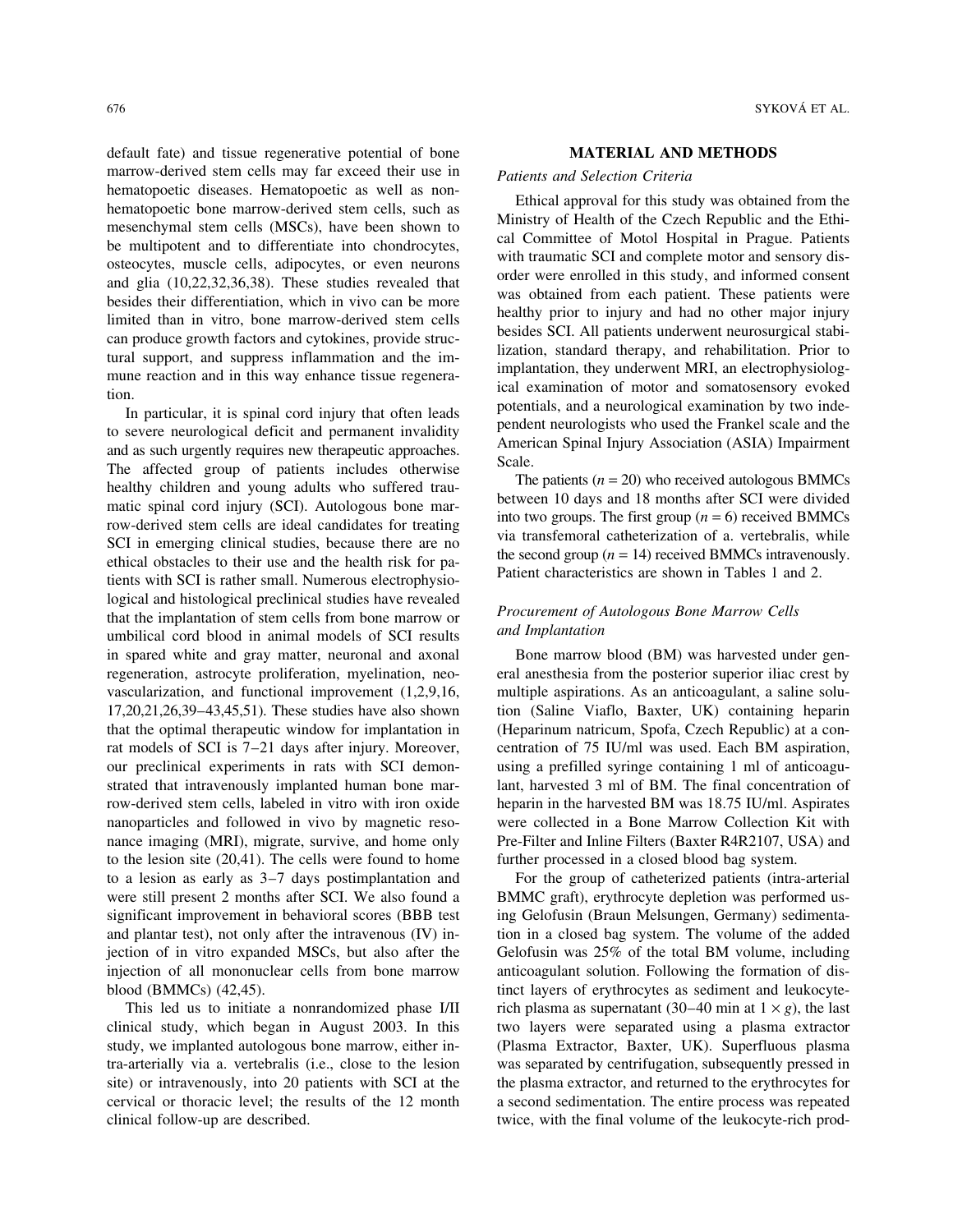uct adjusted by centrifugation and the removal of a por- incomplete lesion: motor function is preserved below the tion of the plasma. The volume of the final graft for neurological level, and more than half of the key musintra-arterial administration was approximately 30 ml. cles below the neurological level have a muscle grade

and erythrocytes were determined using a Micros 60 cell preserved below the neurological level, and at least half counter (Trigon Plus, Horiba ABX Diagnostics, France). of the key muscles below the neurological level have a From the final graft, the numbers of leucocytes and muscle grade of 3 or more;  $E =$  normal function. To test erythrocytes were again determined using the Micros 60, motor function, muscle strength is examined in 10 key the percentage of CD34<sup>+</sup> cells was determined using muscle groups. Five points are assigned to the normal flow cytometry, and the colony-forming activity of the function of each muscle group (maximal total motor graft was evaluated by cultivation for 14 days (at 37°C score is 100). The sensory examination is completed and  $5\%$  CO<sub>2</sub>) in MethoCult GF H4434 medium (Stem through the testing of sensitivity to light touch and pin-Cell Technologies Inc., Canada). The numbers of all prick in 28 dermatomes. Normal function is scored as mononuclear cells and CD34<sup>+</sup> cells injected into each two points in each dermatome (maximal total light touch patient were  $104.0 \pm 55.3 \times 10^8$  and  $89.7 \pm 70.7 \times 10^6$ , respectively. Previous studies demonstrated that the fre- for the study was severe SCI (ASIA impairment grade quency of pluripotent stem cells in bone marrow lies A or B) without any serious accompanying disease or somewhere between 1 in 10,000 and 1 in 100,000 cells, trauma. and it is therefore reasonable to assume that only a rela- For the Frankel score, a five subdivision scale was tively low number of true pluripotent stem cells were used: A = complete loss of motor and sensory function; transplanted into the patients in our study. For the group  $B =$  complete motor and incomplete sensory function of patients receiving an IV BMMC graft, the harvested disorder; C = incomplete motor and sensory function BM was not manipulated, only the plasma volume was disorder;  $D =$  useful motor function with or without auxreduced by centrifugation. The final grafts were evalu-<br>iliary means;  $E =$  normal function. ated in the same manner as the final grafts for intra-*MRI Evaluation* arterial administration.

Patients received BMMCs within 5 h of harvesting, When T2-weighted MR images were available prior either intra-arterially or by IV. Intra-arterial administra- to stabilization, the location of the damage to the spinal tion was performed by catheterization of a. vertebralis cord was quantified by locating the longitudinal boundby inserting a catheter through the femoral artery in the ary of the spinal cord hemorrhage and edema, as deright inguinal flexure; BMMCs were therefore infused scribed by Flanders and colleagues (15). The quantificaover a period of 15 min via spinal arteries close to the tion of spinal cord damage was based on measurements injured cervical spinal cord. Intravenous administration made on midsagittal MR images. The location was was performed by cannulation of the cubital vein with named for the nearest vertebral segment. Each segment subsequent infusion of BMMCs over a period of about was subdivided into three parts: the upper half of the 30 min. vertebral body was named segment 1 (e.g., C4.1), the

up examinations at 3, 6, and 12 months after BMMC lower limits represented the length of edema. implantation, two independent neurologists determined *Electrophysiology* a standard neurological classification of SCI utilizing the American ASIA protocol, which provides a standardized To assess the functional integrity of the corticospinal assessment of neurological deficits in patients with SCI, tract and the dorsal columns, different electrophysiologias well as the Frankel score. These neurologists were cal parameters, including motor evoked potentials (MEPs) not directly involved in the recruitment of patients for and somatosensory evoked potentials (SEPs), were exthis study.The ASIA protocol evaluates motor and sen- amined prior to and at 3, 6, and 12 months after BMMC sory functions on both sides of the body and uses an implantation. impairment scale of A to E, as follows.  $A =$ complete MEPs were elicited by transcranial and spinal maglesion: no motor or sensory function is preserved in the netic stimulation (TMS). TMS was performed using sacral segments S4–S5; B = incomplete lesion: sensory MAGSTIM 200 equipment (Magstim Company Ltd., but no motor function is preserved below the neurologi- UK) with a circular 9-cm-diameter coil for the upper cal level and includes the sacral segments  $S4-S5$ ;  $C =$  limbs and with a double cone coil for the lower limbs.

From the harvested BM, the numbers of leukocytes less than 3;  $D =$  incomplete lesion: motor function is and pinprick score is 112). The major inclusion criterion

lower part of the vertebral body segment 2 (e.g., C4.2), *Neurological Evaluation* and the intervertebral disk below the body segment 3 For the initial examination and also for the follow- (C4.3). The number of segments between the upper and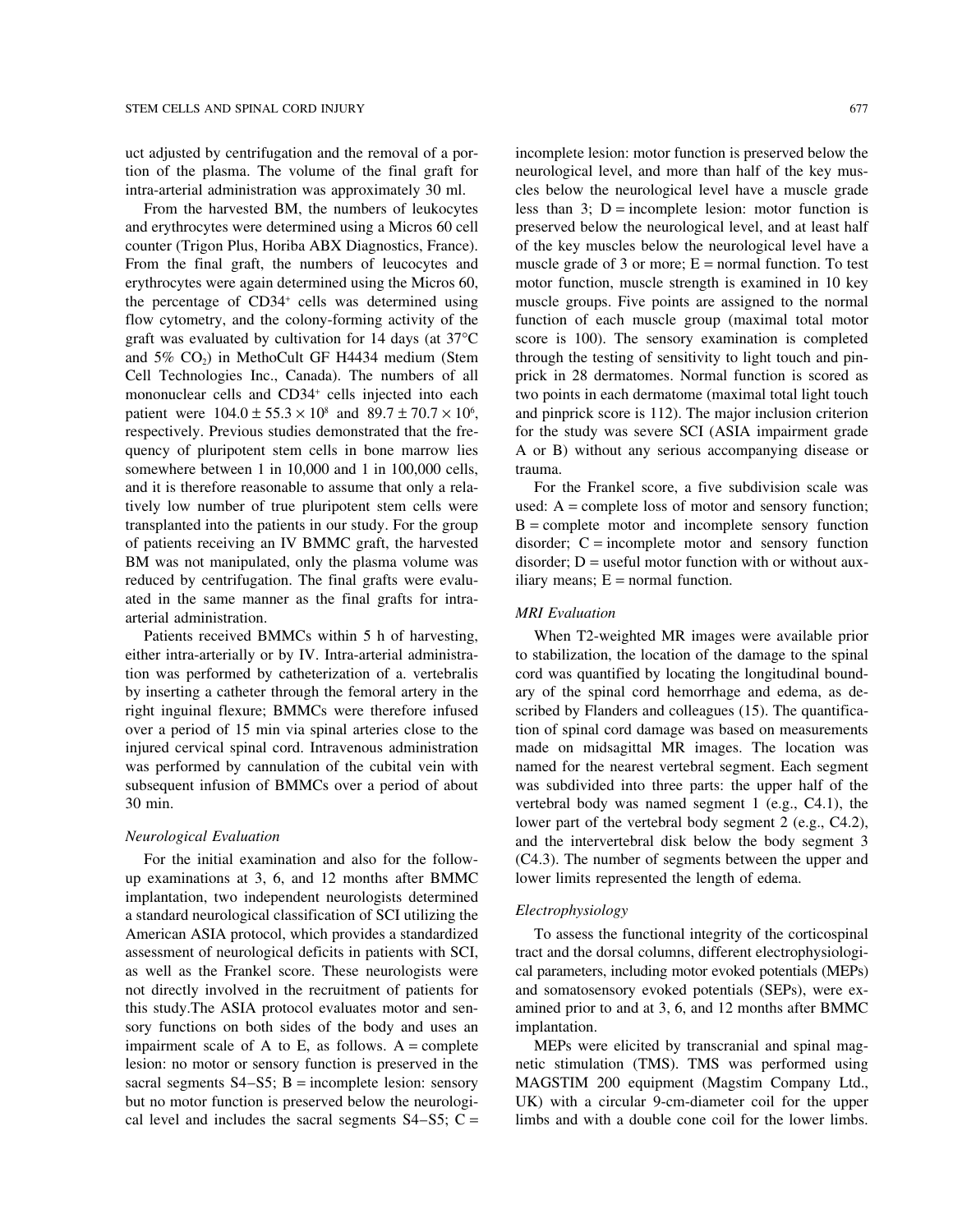or spinal root stimulation with maximal output, and the first group of patients  $(n = 6)$  who received BMMCs via evoked responses were registered with a conventional catheterization of a. vertebralis. In this group all 4 subelectromyograph (Medelec Synergy-Oxford Instruments, acute patients (cases 1–4), who received autologous UK). The surface recording electrodes were placed over BMMCs between 11 days and 30 days after injury, sigthe biceps brachii and abductor digiti quinti muscles for nificantly improved their ASIA score or Frankel score, the upper limbs and over the tibial anterior and medial and the electrophysiological testing showed a recovery vastus muscles for the lower limbs. A total of six re- of EPs when first tested (3 or 6 months after implantasponses from each muscle were recorded for further tion); for details, see cases 1, 2, 3, and 4. Two patients analysis. We calculated the total conduction time (corti- in this group were chronic (cases 5 and 6). The first cal latency − time taken between cortical stimulation chronic patient, who had an ASIA grade of A and who and the response registered in the target muscle) and the was implanted at 2 months after injury, has not imperipheral conduction time (spinal latency − time taken proved (see case 5). The second patient, with an ASIA between spinal root stimulation and the response regis- grade of C, was implanted at 17.5 months after injury tered in the target muscle). By subtracting the peripheral and has shown an improved ASIA motor score as well conduction time from the total conduction time, we ob- as MEPs and SEPs (see case 6). tained the central motor conduction time. To evaluate The second group of patients (*n* = 14) received BMMCs the condition of the peripheral nerves and limb muscles, intravenously. Patient characteristics (cases  $7-20$ ) are conventional electrical stimulation of the peripheral nerves shown in Table 2. In this group, only one patient, who was performed in one session with magnetic stimulation received BMMCs relatively early after injury (10 days of the brain cortex and spinal roots. after injury), showed an improved ASIA score as well as

cal stimulation of the tibial and median nerves. The subacute patients, who were implanted later at 21, 30, stimuli were defined as square wave pulses of  $0.2 \text{ ms}$  or  $33 \text{ days}$  after injury  $(n=3)$ , have not improved (see duration applied at a frequency of 3.1 Hz. The surface cases 7, 8, and 9, Fig. 1). The remainder of the patients stimulating electrodes were placed over the tibial nerve  $(n = 10)$  were chronic, and none of these significantly at the medial ankle and over the median nerve at the improved their ASIA or Frankel score after the IV adwrist, with the cathode proximal to the anode. The stim-<br>ministration of BMMCs. Table 3 shows the amplitude ulus intensity was set to produce a visible muscle con- and latency of MEPs and SEPs in those patients in traction (with a maximum of 25 mA). The surface re- whom we found some change. cording electrodes were placed over the spinous processes of Th 12 and L1 for tibial SEPs and over Erb's point Case 1 and the spinous process of C6 for median SEPs. The A 25-year-old male sustained a C6 vertebral body cortical evoked responses were registered by surface fracture in a motorcycle accident, with fragments disloelectrodes placed at Cz'-Fz for the tibial nerve and at cated into the vertebral canal. Neurological examination C3′-Fz or C4′-Fz for the median nerve in the "ten- revealed a complete SCI at C6 with no motor functions twenty" international registration system. Two sets of preserved below the level of injury; no tactile or painful more than 1,000 sweeps for each nerve were averaged stimuli were recognized by the patient below the Th4 and superimposed. We evaluated the presence of cortical dermatome (ASIA impairment grade A, Frankel grade evoked responses (latency of the primary cortical com- B). MRI showed a contusion at the C6/7 level, edema/ plex and the amplitudes of the cortical responses) and gliosis from C6.1 to C7.2. SEPs were elicited only from central conduction time (CCT—the time taken between both median nerves, and MEPs registered only in both the cortical response and the evoked response obtained biceps brachii muscles. The patient underwent C6 corfrom the C6 electrode). **pectomy with Harms cage replacement and C5–7 fixa-**

pating in the study  $(n = 20)$  is presented in Tables 1 and completely normal tactile sensation in all dermatomes 2. Fifteen patients were diagnosed with a complete (ASIA impairment grade B, Frankel grade B). SEPs transversal spinal cord lesion (ASIA grade A) and five were elicited from both the left and right tibial nerves, patients with an incomplete spinal cord lesion (ASIA while the MEPs remained unchanged. MRI performed grade B or C). 58 days postimplantation of BMMCs showed gliosis of

Motor evoked responses were elicited by motor cortex Table 1 and Figure 1 summarize the results of the

The tibial and median SEPs were elicited by electri-<br>electrophysiology results (see case 7, Fig. 1). The other

**RESULTS** 11 days after SCI. Three months after implantation, **RESULTS** *Summary of Clinical Course, Electrophysiology,* SEPs were also elicited from the right tibial nerve. Sen-<br>
sory functions were continually improving during fol*and MRI Findings* sory functions were continually improving during fol-The clinical characterization of the patients partici- low-up, and at 12 months the patient reported almost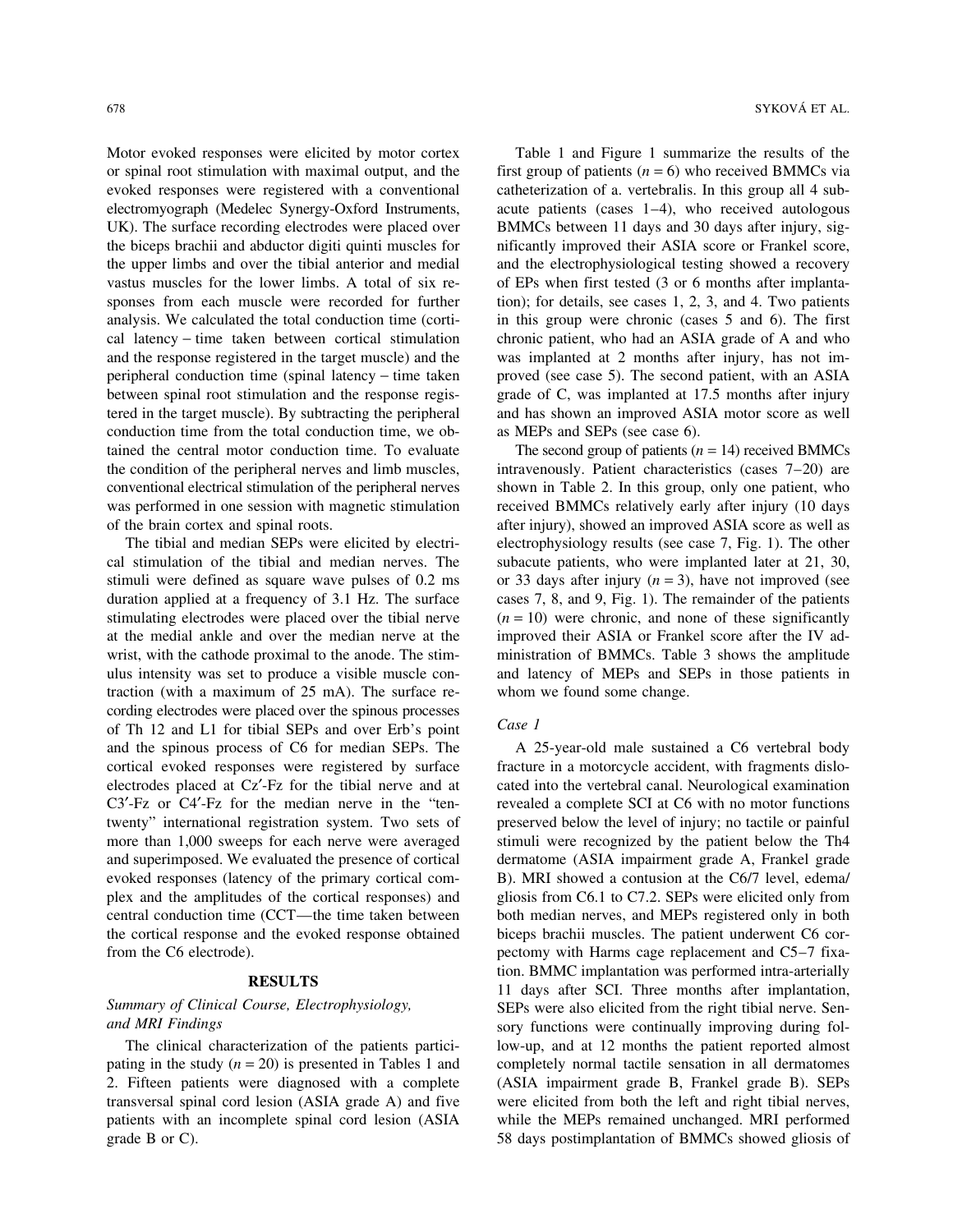|                |                  |                |                 |             |                       |             |                | ASIA          |             |                | ASIA         |             |                | <b>ASIA</b>  |
|----------------|------------------|----------------|-----------------|-------------|-----------------------|-------------|----------------|---------------|-------------|----------------|--------------|-------------|----------------|--------------|
|                |                  |                |                 |             |                       |             |                | Classif.      |             |                | Classif.     |             |                | Classif.     |
|                |                  |                |                 |             | <b>ASIA</b>           |             |                | 1st           |             |                | 2nd          |             |                | 3rd          |
|                |                  |                |                 |             | Classif.              |             |                | Control       |             |                | Control      |             |                | Control      |
|                |                  |                |                 |             | Before                | Time        |                | After         | Time        |                | After        | Time        |                | After        |
|                |                  |                | Location        |             | <b>BMMC</b>           | of 1st      |                | <b>BMMC</b>   | of 2nd      |                | <b>BMMC</b>  | of 3rd      |                | <b>BMMC</b>  |
|                |                  |                | of Edema        | Time of     | (MS)                  | Control     | Improve-       | (MS)          | Control     | Improve-       | (MS)         | Control     | Improve-       | (MS)         |
| Case           | Age              | Level          | (MRI            | <b>BMMC</b> | PPS/                  | After       | ment of        | PPS/          | After       | ment of        | PPS/         | After       | ment of        | PPS/         |
| No.            | (Gender)         | of SCI         | Evaluation)     | After SCI   | LTS)                  | <b>BMMC</b> | <b>SEP/MEP</b> | LTS)          | <b>BMMC</b> | <b>SEP/MEP</b> | LTS)         | <b>BMMC</b> | <b>SEP/MEP</b> | LTS)         |
|                | $25$ years $(M)$ | C <sub>6</sub> | $C6.1 - C7.2$   | 11 days     | A 24/30/30            | 56 days     | v/n            | A 26/48/48    | 6 months    | v/n            | B 34/86/84   | 12 months   | y/n            | B 28/69/111  |
| 2              | $21$ years $(M)$ | C <sub>4</sub> | $C2.1 - C7.2$   | 18 days     | A 0/19/16             | 48 days     | n/y            |               | 6 months    | n/v            | A 8/29/38    | 12 months   | n/v            | 3/24/35<br>A |
| 3              | $29$ years $(F)$ | C5             |                 | 22 days     | $A \quad 8/10/10$     | 3 months    | y/n            | $A$ 12/16/15/ | 6 months    | v/n            | A 12/15/16   | 12 months   | n/n            | 9/16/16<br>A |
| $\overline{4}$ | 41 years $(M)$   | C <sub>6</sub> | $C6.1 - C7.1$   | 30 days     | B 35/64/64            | 48 days     | v/n            | D 63/78/78    | 6 months    | v/n            | D 93/78/78   | 12 months   | v/n            | D 93/78/78   |
| 5              | $38$ years $(M)$ | Th9            | $Th8.1 - Th8.3$ | 2 months    | A 50/67/67 3 months   |             | n\n            | A 52/68/58    | 6 months    | n/n            | A 54/64/64   | 12 months   | n/n            | A 51/64/64   |
| 6              | $39$ years $(F)$ | C <sub>5</sub> | $C5.1 - C5.3$   | 17 months   | $C$ 22/64/64 3 months |             | n/n            | C 41/64/64    | 6 months    | y/y            | $C$ 35/64/64 | 12 months   | y/y            | $C$ 36/64/64 |
|                |                  |                |                 |             |                       |             |                |               |             |                |              |             |                |              |

**Table 1.** Characteristics of Patients With Intra-Arterial BMMC

A summary of the neurological and electrophysiological assessments of patients who received BMMCs intra-arterially via catheterization of a. vertebralis. The time of BMMC implantation ranged from 11 days to 17 months after SCI. All patients, except for case 5, improved in sensory and/or motor function. A marked increase in the light touch score (LTS) and pin prick score (PPS) was seen in<br>patient 1, who also improve

However, motor functions did not markedly improve. with anterior fixation. No SEPs or MEPs were elicited.

of the C4 vertebral body after he dove into shallow wa- elbow flexors, and MEPs were registered in the right ter. MRI showed a spinal cord contusion at C3–5, and biceps brachii muscle. During further follow-up, an imneurological examination confirmed a complete SCI at provement in sensory functions was observed: the pathe C4 level with a large edema/gliosis from C2.1 to tient was able to feel tactile and painful stimuli in the C7.2., with no motor or sensory functions preserved be- Th2–Th6 dermatomes (ASIA impairment grade A, low the level of injury (ASIA impairment grade A, Fran- Frankel grade B). MRI performed 8 days postimplanta-

17 mm; at 6 and 12 months the gliosis was only 14 mm. kel grade A). The patient underwent fusion of C3–5 BMMC implantation was performed intra-arterially 18 *Case 2* days after SCI. Ten weeks after implantation, active A 21-year-old male suffered an undislocated fracture movement was noticed (gravity eliminated) in the right

**Table 2.** Characteristics of Patients With IV BMMC

| Case<br>No. | Age<br>(Gender)  | Level<br>of SCI | Location<br>of Edema<br>(MRI<br>Evaluation) | Time of<br><b>BMMC</b><br>After<br>SCI | <b>ASIA</b><br>Classif.<br>Before<br><b>BMMC</b><br>(MS)<br>PPS/<br>LTS) | Time<br>of 1st<br>Control<br>After<br><b>BMMC</b> | Improve-<br>ment of<br><b>SEP/MEP</b> | ASIA<br>Classif.<br>1st<br>Control<br>After<br><b>BMMC</b><br>(MS)<br>PPS/<br>LTS) | Time<br>of 2nd<br>Control<br>After<br><b>BMMC</b> | Improve-<br>ment of<br><b>SEP/MEP</b> | ASIA<br>Classif.<br>2nd<br>Control<br>After<br><b>BMMC</b><br>(MS)<br>PPS/<br>LTS) | Time<br>of 3rd<br>Control<br>After<br><b>BMMC</b> | Improve-<br>ment of<br><b>SEP/MEP</b> | <b>ASIA</b><br>Classif.<br>3rd<br>Control<br>After<br><b>BMMC</b><br>(MS)<br>PPS/<br>LTS) |
|-------------|------------------|-----------------|---------------------------------------------|----------------------------------------|--------------------------------------------------------------------------|---------------------------------------------------|---------------------------------------|------------------------------------------------------------------------------------|---------------------------------------------------|---------------------------------------|------------------------------------------------------------------------------------|---------------------------------------------------|---------------------------------------|-------------------------------------------------------------------------------------------|
|             |                  |                 |                                             |                                        |                                                                          |                                                   |                                       |                                                                                    |                                                   |                                       |                                                                                    |                                                   |                                       |                                                                                           |
| $\tau$      | $36$ years $(M)$ | C <sub>6</sub>  | $C2.3 - Th1.2$                              | 10 days                                | A 10/32/34                                                               | 3 months                                          |                                       | no control                                                                         | 6 months                                          | n/n                                   | A 17/77/77                                                                         | 12 months                                         | v/n                                   | A 19/78/78                                                                                |
| 8           | 40 years $(M)$   | Th11            | Th <sub>11.1</sub>                          | 21 days                                | A 50/70/70                                                               | 3 months                                          | n/n                                   | A 50/70/70                                                                         | 6 months                                          | n/n                                   | A 50/70/70                                                                         | 12 months                                         | n/n                                   | A 50/70/70                                                                                |
| 9           | $21$ years $(M)$ | Th <sub>9</sub> | $Th7.1 - Th9.2$                             | 30 days                                | A 50/63/63                                                               | 3 months                                          | n/n                                   | A 50/62/63                                                                         | 6 months                                          | n/n                                   | A50/64/64                                                                          | 12 months                                         | n/n                                   | A 50/64/64                                                                                |
| 10          | 41 years $(M)$   | Th <sub>8</sub> | Th <sub>8.2</sub> -Th <sub>9.2</sub>        | 33 days                                | A 50/64/64                                                               | 3 months                                          | n/n                                   | A 50/64/65                                                                         | 6 months                                          | n/n                                   | A 50/64/64                                                                         | 12 months                                         | n/n                                   | A 50/64/64                                                                                |
| 11          | $24$ years $(F)$ | Th <sub>4</sub> | $Th3.1 - Th3.2$                             | 43 days                                | A 50/44/44                                                               | 3 months                                          | n/n                                   | A 50/44/44                                                                         | 6 months                                          | n/n                                   | A 50/44/44/                                                                        | 12 months                                         | n/n                                   | A 50/44/44                                                                                |
| 12          | $37$ years $(M)$ | Th <sub>6</sub> |                                             | 22 months                              | A 50/56/56                                                               | 3 months                                          | n/n                                   | A 50/52/52                                                                         | 6 months                                          | n/n                                   | A 50/52/52                                                                         | 12 months                                         | n/n                                   | A 50/52/52                                                                                |
| 13          | $30$ years $(M)$ | Th <sub>4</sub> |                                             | 2 months                               | A 50/42/42 3 months                                                      |                                                   | n/n                                   | A 50/42/42                                                                         |                                                   |                                       | died (suicide)                                                                     |                                                   |                                       |                                                                                           |
| 14          | $26$ years $(M)$ | C5              | $C4.2 - C5.1$                               | 2 months                               | B 3/62/62                                                                | 3 months                                          |                                       | 3/62/62<br>B                                                                       | 6 months                                          | n/n                                   | B 8/62/62                                                                          |                                                   |                                       |                                                                                           |
| 15          | $23$ years $(M)$ | C <sub>6</sub>  |                                             | 4 months                               | B 20/66/66                                                               | 3 months                                          | n/n                                   | B 24/68/68                                                                         | 6 months                                          | n/n                                   | B 22/64/64                                                                         |                                                   |                                       |                                                                                           |
| 16          | $34$ years $(M)$ | C <sub>6</sub>  |                                             | 6 months                               | A 26/28/32                                                               | 3 months                                          | n/n                                   | A 26/28/32                                                                         | 6 months                                          | n/n                                   | A 25/23/23                                                                         | 12 months                                         | n/v                                   | A 25/23/23                                                                                |
| 17          | $27$ years $(M)$ | C <sub>5</sub>  |                                             | 8 months                               | A 9/28/28                                                                | 3 months                                          | n/n                                   | A 8/34/34                                                                          | 6 months                                          | y/n                                   | A 9/28/28                                                                          | 12 months                                         | n/n                                   | A 9/28/28                                                                                 |
| 18          | 19 years $(M)$   | Th <sub>8</sub> |                                             | 9 months                               | A 50/64/64                                                               | 3 months                                          | n/n                                   | A 50/64/64                                                                         | 6 months                                          | n/n                                   | A 50/64/64                                                                         | 12 months                                         | n/n                                   | A 50/64/64                                                                                |
| 19          | $26$ years $(M)$ | C <sub>5</sub>  |                                             | 9 months                               | A 8/30/30 3 months                                                       |                                                   | n/n                                   | A 12/30/30 6 months                                                                |                                                   | n/n                                   | A 8/28/32                                                                          | 12 months                                         | n/n                                   | A 8/22/22                                                                                 |
| 20          | $24$ years $(F)$ | C <sub>6</sub>  | $C4.1 - C5.2$                               | 15 months                              | B 11/64/65                                                               | 3 months                                          | n/n                                   | B 11/64\64 6 months                                                                |                                                   | n/n                                   | B 8/64/64                                                                          | 12 months                                         | n/n                                   | 9/64/64<br>B                                                                              |

A summary of the neurological and electrophysiological assessments of patients who received BMMCs intravenously. The time of BMMC implantation ranged from 10 days to 15 months after SCI. Only patient 7 improved in sensory and motor functions; the ASIA impairment grade, however, remained unchanged. Other patients, during follow-up, did not improve their motor or sensory score. ASIA scores that showed improvement compared to pretransplantation scores are indicted in bold.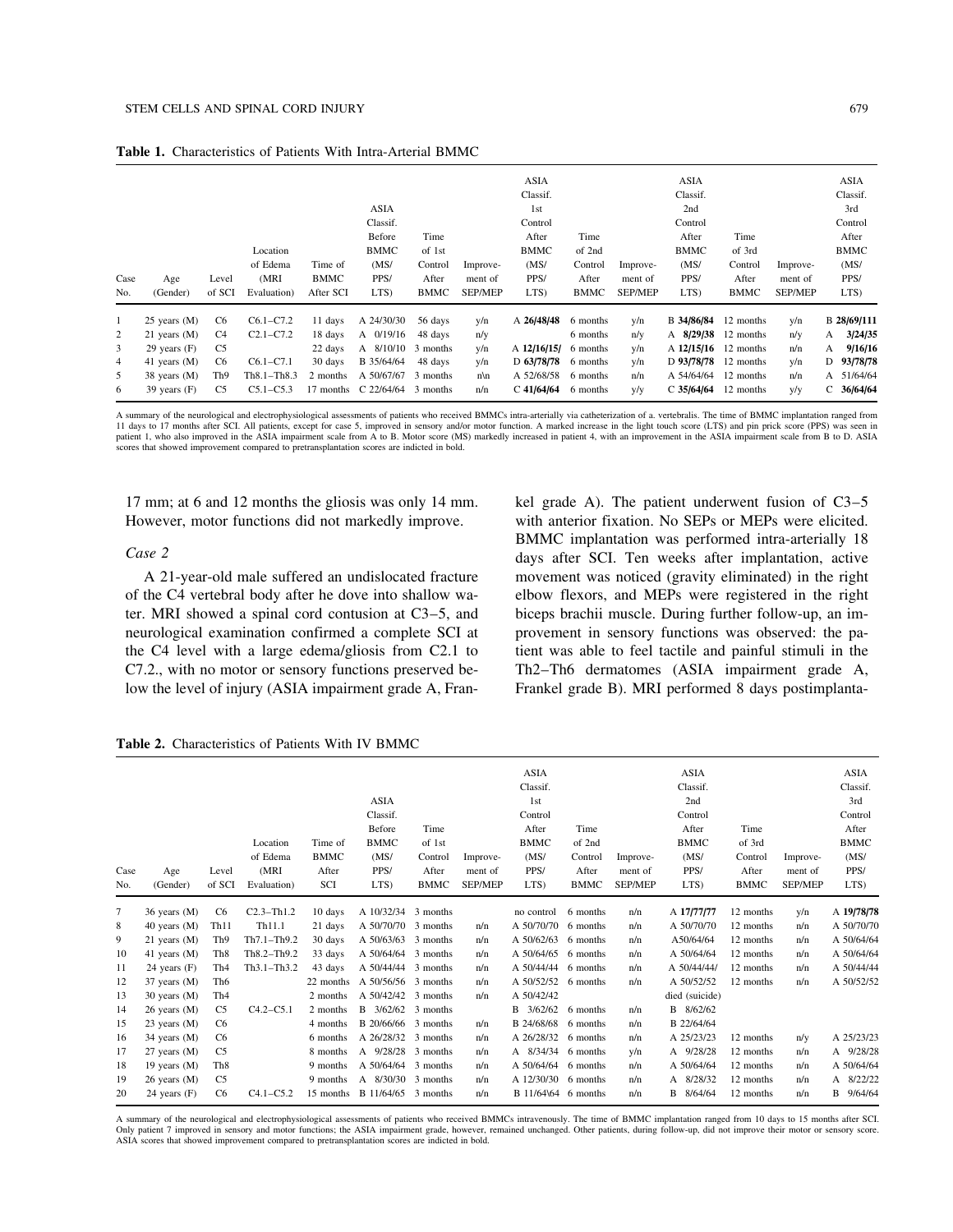

**Figure 1.** Neurological evaluation of 20 patients according to the ASIA protocol before and 3, 6, and 12 months after BMMC implantation. Individual patients, shown as case numbers 1–20, were divided into two groups based on the route of BMMC administration, then ordered within each group according to the time between SCI and BMMC implantation. Motor score improved in all acute patients and in one chronic patient who received BMMCs via a. vertebralis (cases 1, 2, 3, 4, and 6). Motor score was also improved in one acute patient who received BMMCs intravenously (case 7). Sensory functions were markedly improved in one patient with intra-arterial (case 1) and one with IV (case 7) BMMC implantation.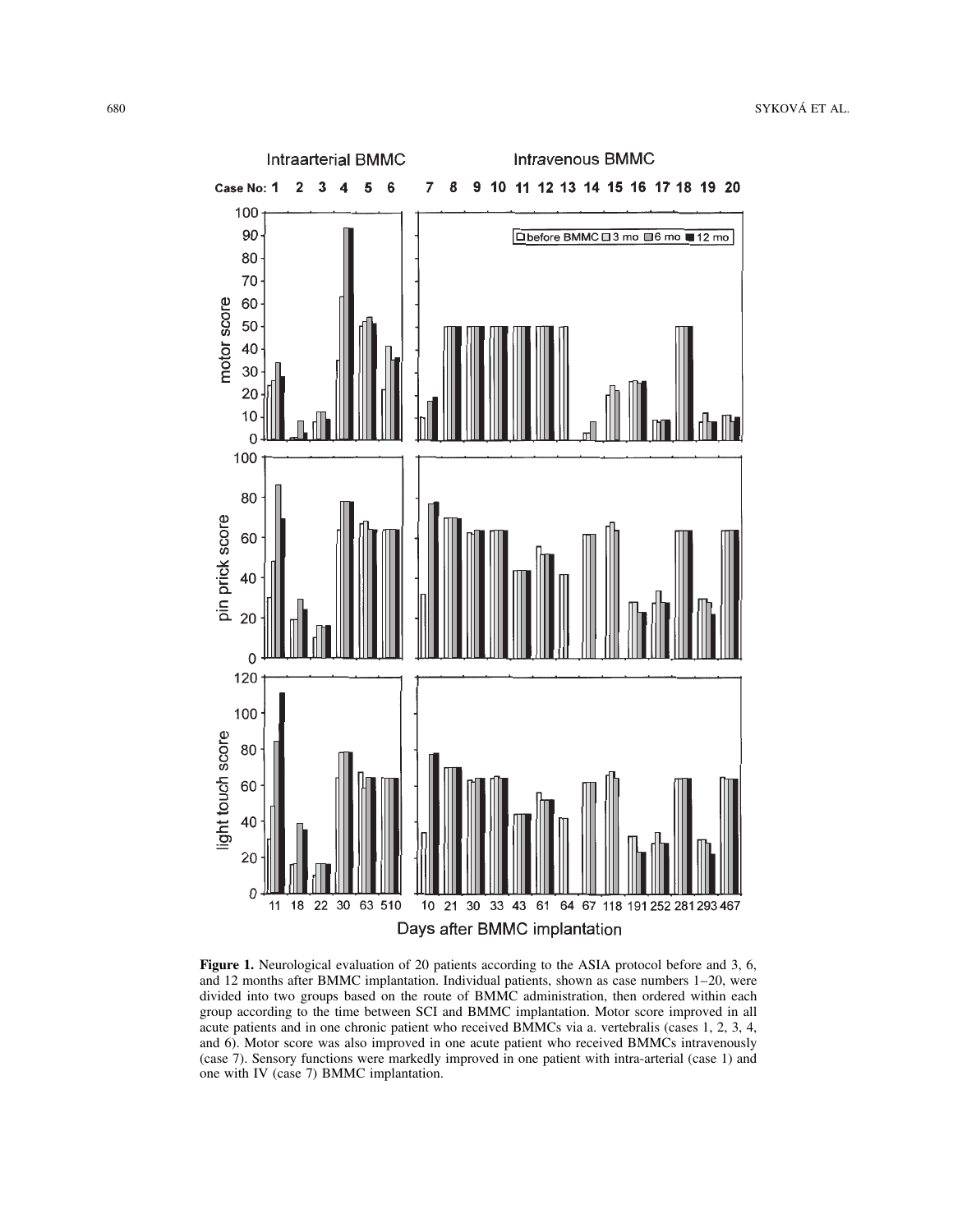|             | <b>SEP</b>                 |                                             | Before BMMC                                                |                                          |                                                                 |                                                          | 1st Control<br>After BMMC                                                                      |                                                             |                                                                                                       |                                                          | 2nd Control<br>After BMMC                                                  |                                                                                  |                                                                                      |                                                             | 3rd Control<br>After BMMC                        |                                     |                                                             |                                        |
|-------------|----------------------------|---------------------------------------------|------------------------------------------------------------|------------------------------------------|-----------------------------------------------------------------|----------------------------------------------------------|------------------------------------------------------------------------------------------------|-------------------------------------------------------------|-------------------------------------------------------------------------------------------------------|----------------------------------------------------------|----------------------------------------------------------------------------|----------------------------------------------------------------------------------|--------------------------------------------------------------------------------------|-------------------------------------------------------------|--------------------------------------------------|-------------------------------------|-------------------------------------------------------------|----------------------------------------|
| Case<br>No. |                            |                                             | Latency                                                    |                                          | Amplitude                                                       |                                                          | Latency                                                                                        |                                                             | Amplitude                                                                                             |                                                          | Latency                                                                    |                                                                                  |                                                                                      | Amplitude                                                   | Latency                                          |                                     |                                                             | Amplitude                              |
|             |                            |                                             |                                                            |                                          |                                                                 |                                                          |                                                                                                |                                                             |                                                                                                       |                                                          |                                                                            | MEP Left Right Left Right Left Right Left Right Left Right Left Right Left Right |                                                                                      |                                                             |                                                  |                                     | Left                                                        | Right                                  |
| 1           | <b>TBN</b><br><b>MDN</b>   | <b>BB</b><br><b>ADQ</b><br>VM<br>TA         | 20.3<br>13.3<br>$\overline{\phantom{a}}$                   | 20.5<br>13.3<br>$\overline{a}$           | $\frac{1}{2}$<br>1.7<br>4.1<br>$\overline{a}$                   | $\overline{\phantom{a}}$<br>0.9<br>0.9<br>$\overline{a}$ | 36.8<br>21.5<br>13.0<br>$\overline{a}$                                                         | $\overline{\phantom{a}}$<br>21.6<br>12.3<br>$\overline{a}$  | 0.4<br>0.6<br>6.8<br>$\overline{a}$                                                                   | $\overline{\phantom{a}}$<br>2.7<br>7.0<br>$\overline{a}$ | 47.2<br>20.3<br>12.1<br>$\overline{a}$                                     | $\blacksquare$<br>20.3<br>12.9<br>$\overline{a}$                                 | 0.5<br>1.04<br>5.8<br>$\overline{a}$                                                 | $\blacksquare$<br>2.6<br>3.8                                | 48.0<br>21.6<br>12.4                             | 45.2<br>21.1<br>11.3                | 0.82<br>2.7<br>12.2                                         | 0.23<br>4.1<br>8.1                     |
| 2           | TBN<br><b>MDN</b>          | <b>BB</b><br><b>ADQ</b><br>${\it VM}$<br>TA |                                                            |                                          |                                                                 |                                                          |                                                                                                | 13.2                                                        |                                                                                                       | 0.4                                                      |                                                                            | 12.3                                                                             |                                                                                      | 0.3                                                         |                                                  | 16.9                                |                                                             | 1.0                                    |
| 3           | <b>TBN</b><br><b>MDN</b>   | <b>BB</b><br><b>ADQ</b><br>VM<br>TA         | 22.8<br>11.3<br>$\frac{1}{2}$                              | $\overline{a}$<br>13.3<br>$\overline{a}$ | 1.4<br>0.3<br>$\blacksquare$                                    | $\frac{1}{2}$<br>0.2<br>$\frac{1}{2}$                    | 22.6<br>12.0<br>$\overline{\phantom{0}}$                                                       | 21.4<br>11.9<br>16.7                                        | 1.4<br>1.6<br>$\frac{1}{2}$                                                                           | 0.6<br>1.3<br>0.2                                        | 25.0<br>11.4<br>27.7<br>$\overline{a}$                                     | 25.9<br>11.1<br>22.7<br>$\overline{a}$                                           | 0.16<br>2.0<br>0.2<br>$\blacksquare$                                                 | 0.6<br>1.9<br>0.2                                           | 11.2<br>20.1                                     | 12.3<br>$\frac{1}{2}$               | 5.0<br>0.2                                                  | 5.4                                    |
| 4           | TBN<br><b>MDN</b>          | <b>BB</b><br><b>ADQ</b><br>VM<br>TA         | 22.0<br>12.2<br>20.6<br>$\overline{a}$                     | 21.0<br>12.6<br>21.0<br>25.0<br>40.6     | 0.9<br>4.2<br>0.3<br>$\blacksquare$<br>$\overline{\phantom{a}}$ | 1.3<br>2.1<br>0.4<br>0.6<br>$0.8\,$                      | $\blacksquare$<br>21.9<br>13.8<br>$\overline{\phantom{a}}$<br>32.0<br>$\overline{\phantom{a}}$ | 50.1<br>20.0<br>10.6<br>19.9<br>25.0<br>38.4                | $\overline{\phantom{a}}$<br>0.5<br>3.8<br>$\overline{\phantom{a}}$<br>0.4<br>$\overline{\phantom{a}}$ | 0.3<br>$0.8\,$<br>2.6<br>1.0<br>0.3<br>$1.0\,$           | 45.3<br>20.3<br>11.4<br>21.6<br>$\overline{\phantom{a}}$<br>$\blacksquare$ | 45.3<br>21.5<br>13.8<br>23.1<br>$\qquad \qquad \blacksquare$<br>32.2             | 0.5<br>0.5<br>1.6<br>1.9<br>$\qquad \qquad \blacksquare$<br>$\overline{\phantom{a}}$ | 0.7<br>1.5<br>3.6<br>1.8<br>$\overline{\phantom{a}}$<br>0.7 | 47.3<br>21.0<br>11.5<br>21.1<br>$\overline{a}$   | 45.2<br>21.9<br>14.2<br>22.7        | 0.3<br>1.2<br>11.5<br>2.5<br>$\overline{a}$                 | 0.5<br>1.9<br>4.4<br>4.8               |
| 6           | <b>TBN</b><br><b>MDN</b>   | <b>BB</b><br><b>ADQ</b><br>${\it VM}$<br>TA |                                                            |                                          |                                                                 |                                                          | 10.5<br>27.5                                                                                   | $\overline{\phantom{0}}$<br>9.7<br>$\overline{\phantom{a}}$ | $\blacksquare$<br>2.2<br>4.1                                                                          | $\blacksquare$<br>6.2<br>$\blacksquare$                  | $\overline{\phantom{a}}$<br>11.8<br>23.8                                   | 19.8<br>10.8<br>22.1                                                             | Ξ<br>$\overline{\phantom{a}}$<br>6.5<br>4.2                                          | 1.0<br>6.9<br>0.4                                           | 26.7<br>12.7<br>25.8                             | 23.3<br>10.6<br>28.6                | 2.4<br>2.2<br>1.0                                           | 0.9<br>5.7<br>0.1                      |
| $\tau$      | <b>TBN</b><br><b>MDN</b>   | BB<br><b>ADQ</b><br>VM<br>TA                | $\sim$ $ \sim$<br>20.9<br>13.6<br>$\blacksquare$           | 51.2<br>12.3                             | $\sim$ $-$<br>20.8<br>5.8                                       | 0.5<br>0.5<br>6.1                                        | 0.8                                                                                            |                                                             |                                                                                                       |                                                          | $\omega_{\rm{max}}$<br>20.9<br>10.6<br>$\overline{a}$                      | 51.4<br>$\blacksquare$<br>11.1                                                   | $\sim$<br>1.2<br>10.3                                                                | 0.4<br>$\omega_{\rm c}$<br>18.8                             | 21.6<br>11.1                                     | 44.9 51.4<br>$\blacksquare$<br>11.0 | 0.3<br>1.2<br>11.0                                          | 0.4<br>$\sim$<br>12.3                  |
| 16          | <b>TBN</b><br>$\mbox{MDN}$ | BB<br><b>ADQ</b><br>VM<br>TA                | 19.9<br>11.9<br>$\overline{\phantom{a}}$<br>$\blacksquare$ | 20.4<br>10.7<br>$\overline{\phantom{a}}$ | $\rm 0.8$<br>4.2<br>$\overline{\phantom{a}}$                    | 1.3<br>4.2<br>$\overline{\phantom{a}}$                   | 20.1<br>13.7<br>$\overline{\phantom{a}}$                                                       | 20.3<br>16.3<br>$\overline{\phantom{a}}$                    | 1.5<br>6.1<br>$\overline{a}$                                                                          | 1.9<br>4.2<br>$\overline{\phantom{a}}$                   | 19.9<br>11.4<br>$\blacksquare$                                             | 20.6<br>13.5<br>$\frac{1}{2}$                                                    | 1.4<br>9.2<br>$\Box$                                                                 | 1.4<br>7.0<br>$\overline{\phantom{0}}$                      | 20.5<br>11.2<br>31.5<br>$\overline{\phantom{a}}$ | 20.1<br>12.0<br>$\equiv$            | 0.5<br>6.8<br>0.7<br>$\blacksquare$<br>$\qquad \qquad \Box$ | 1.4<br>6.8<br>$\overline{\phantom{a}}$ |

**Table 3.** Electrophysiological Characteristics of Patients With Changes in MEPs or SEPs During Follow-up

A detailed summary of the latencies and amplitudes of MEPs and SEPs from patients who showed improved electrophysiological parameters during follow-up. MEPs were elicited by transcranial magnetic stimulation and responses were registered by surface electrodes placed over the biceps brachii (BB), abductor digiti quinti (ADQ), tibial anterior (TA), and medial vastus (VM) muscles. SEPs were elicited by electrical stimulation of the tibial (TBN) and median (MDN) nerves. Dashes indicate that stimulation was performed but no evoked potentials were elicited. Empty cells indicate that stimulation was not performed.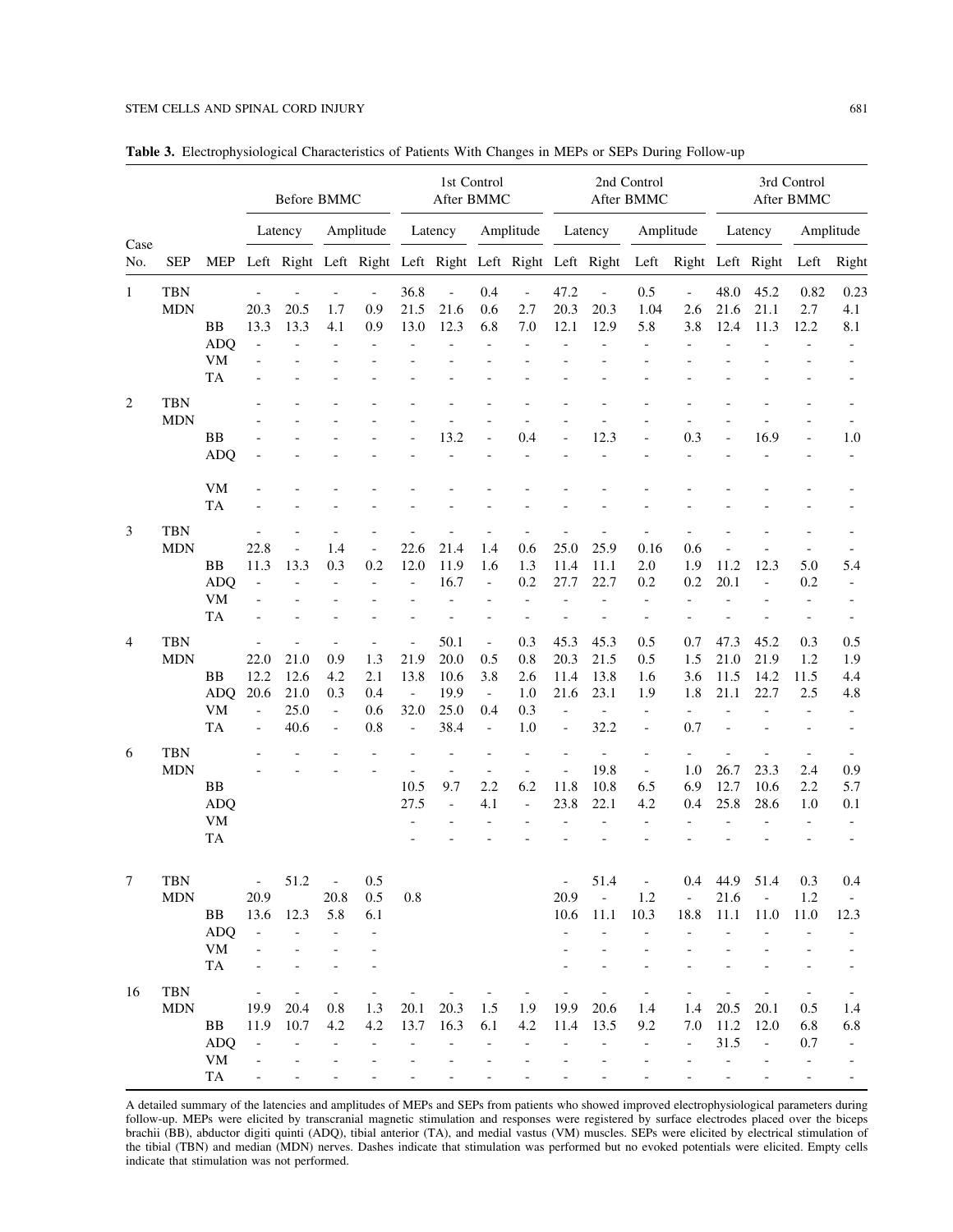tion of BMMCs showed edema/gliosis of 56 mm; at 3 *Case 6* months the gliosis was only 33 mm and at 12 months A 39-year-old female suffered an incomplete SCI at the C5 level after being assaulted. Initially, there was

body fracture with a complete SCI at the C5 level in a observed (3/5). MRI showed C5 listesis narrowing the car accident, with no motor or sensory functions precar accident, with no motor or sensory functions preserved below the level of injury (ASIA impairment level. The patient underwent repositioning with anterior grade A, Frankel grade A). The patient underwent C5 C4/6 fixation and C4/5 discectomy. BMMC implantaand C7 corpectomy with subsequent interbody fusion tion was performed intra-arterially 17.5 months after using a tricortical graft and anterior C4–Th1 fixation. SCI. Neurological examination prior to implantation MRI showed a large contusion at the C4/5 level. Initial showed active movement, gravity eliminated, in almost SEPS were elicited only from both median nerves, while all the key muscles of the upper extremities and the left MEPs were registered only in both biceps brachii mus- lower extremity. There were no SEPs elicited, and cles and the right adductor digiti quinti muscle. BMMC MEPs were registered only in both biceps brachii and implantation was performed intra-arterially 22 days after right adductor digiti quinti muscles. There was plegia of SCI. Six months after implantation, there were newly the right lower extremity (ASIA impairment grade C, registered MEPs in the left adductor digiti quinti muscle. Frankel grade C). During the 12 months of follow-up, registered MEPs in the left adductor digiti quinti muscle. Frankel grade C). During the 12 months of follow-up,<br>Nevertheless, neurological examination showed only increased strength was observed in all key muscles of Nevertheless, neurological examination showed only very slight improvement (ASIA impairment grade A, the upper extremities except for the right finger flexors Frankel grade A). **All and abductors**; the motor score for the lower extremities

low C6 (ASIA impairment grade B, Frankel grade B). *Case 7* Initial MRI showed ventral luxation of the C6 vertebrae compressing the spinal cord and edema at C6.1–C7.2 A 36-year-old male sustained a C5 vertebral body (29 mm long). The patient was admitted to the neurosur- fracture after he accidentally fell while disembarking gery department where he underwent repositioning of from a canoe. Neurological examination showed a com-C6 with posterior C6–7 fixation. BMMC implantation plete SCI at the C6 level with lower extremity paraplewas performed intra-arterially 30 days after SCI. SEPs gia and upper extremity paraparesis; no sensory funcwere elicited only from both median nerves; MEPs were tions were preserved below the Th5 dermatome (ASIA registered in all target muscles except for those in the impairment grade A, Frankel grade B). MRI showed an left lower extremity. An increase in strength in all key extensive spinal cord contusion at the C4–6 levels muscles in both the upper and lower extremities was (edema from C2.3 to Th1.2, 80 mm long). SEPs were observed at 10 weeks after BMMC implantation (ASIA elicited from both median nerves and the right tibial impairment grade D, Frankel grade D). The patient was nerve; MEPs were registered only in both biceps brachii able to walk using a walker. In SEP testing, an EP from muscles. The patient underwent partial C5 corpectomy the right tibial nerve was newly registered (Fig. 2). At 6 with subsequent fusion using a tricortical graft and months after implantation there was further improve- C4–7 fixation. BMMC implantation was performed inment in the motor score, and SEPS were elicited from travenously 10 days after SCI. This patient refused to be both median and tibial nerves, suggesting the functional tested at 3 months after implantation. At 6 months after reintegration of the dorsal columns; the patient was able implantation, active movement against gravity was obto walk without a walker. The last follow-up at 12 served in both wrist extensors and palpable contractions months was identical in terms of motor and sensory indi- in both elbow extensors. Both tactile and painful stimuli ces as that conducted at 6 months. MRI at 29 days post- were newly recognized by the patient in the Th6–L1 implantation showed edema/gliosis only 8 mm long. The dermatomes. At the 12-month follow-up examination, last MRI at 6 months showed a small posttraumatic SEPs were elicited from both median and tibial nerves pseudocyst and gliosis at the C6/7 level (Fig. 3). (ASIA impairment grade A, Frankel B).

tactile hypesthesia and hypalgesia below C4 and lower *Case 3* extremity paraplegia, while on the upper extremities A 29-year-old female suffered a C5 and C7 vertebral only contraction in the right biceps brachii muscle was<br>dy fracture with a complete SCI at the C5 level in a observed (3/5). MRI showed C5 listesis narrowing the remained unchanged. MRI performed 1 day before and *Case 4* 3 months and 6 months after implantation showed glio-<br>sis of 13 mm, 12 mm, and 12 mm, respectively. Twelve A 41-year-old male after a car accident was diag-<br>nosed with an incomplete SCI at the C6 level. There<br>was lower extremity paraplegia and upper extremity<br>paraparesis; tactile and pain sensation was decreased be-<br>paraparesis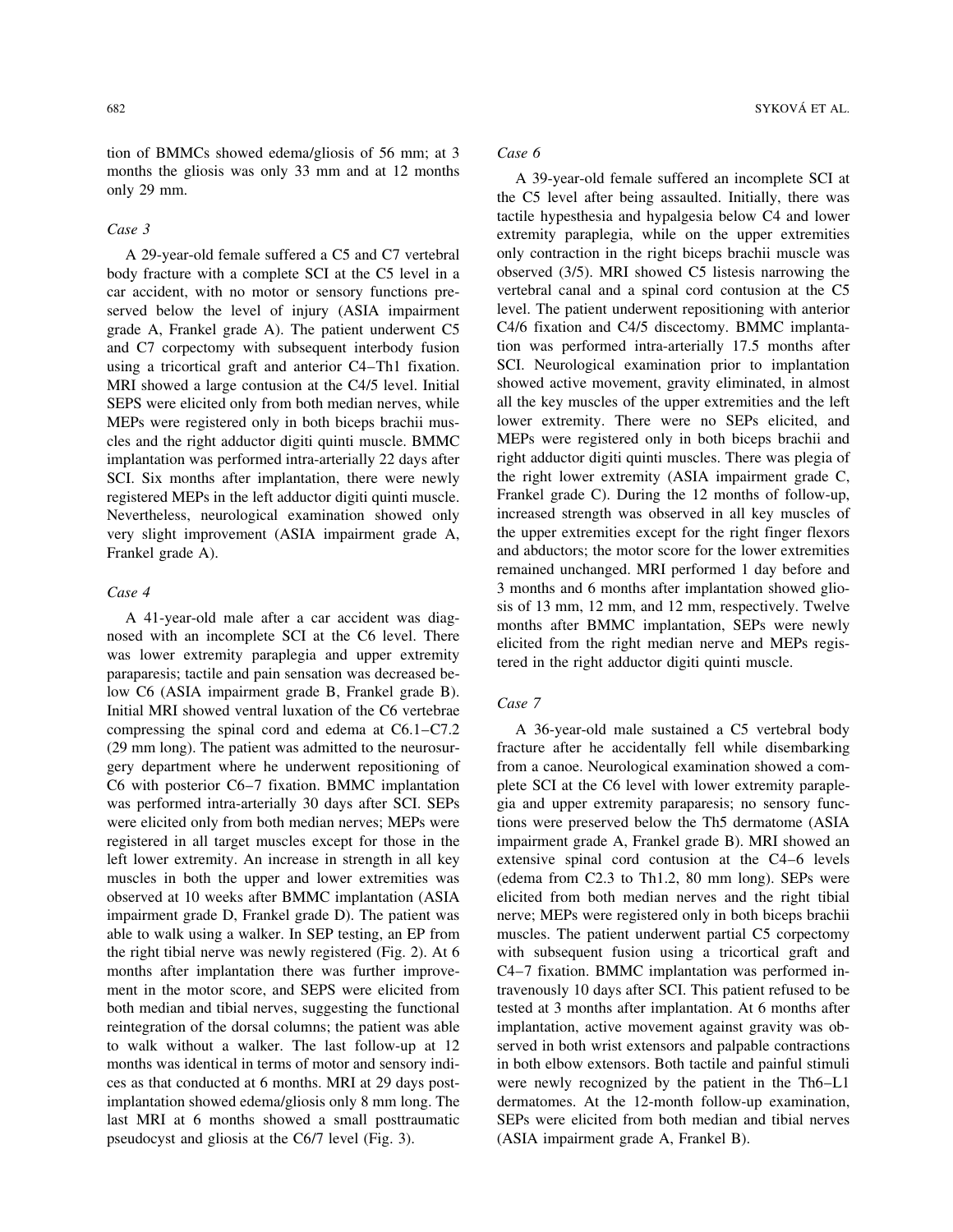

Figure 2. Motor evoked potentials from the right (dx) and left (sin) upper limb before (A) and 6 months after (B) BMMC implantation (case 4). Transcranial magnetic stimulation at the cortical level for target muscles in the upper limbs elicited responses in both the abductor digiti quinti (ADQ) and the biceps brachii (BB) muscles bilaterally before BMMC implantation and 6 months after. The recordings from ADQ muscles showed increased response amplitudes bilaterally 6 months after BMMC implantation. These findings confirm some degree of improvement in spinal cord function at the C8 level.



**Figure 3.** MR images before (A) and 6 months after (B) BMMC implantation (case 4). The image taken at the time of admission to the neurosurgery department shows a ventral shift of the C6 vertebrae compressing the spinal cord and edema at the C6–C7 level. At this level, 6 months after BMMC implantation, the MR image shows a small posttraumatic cavity and gliosis.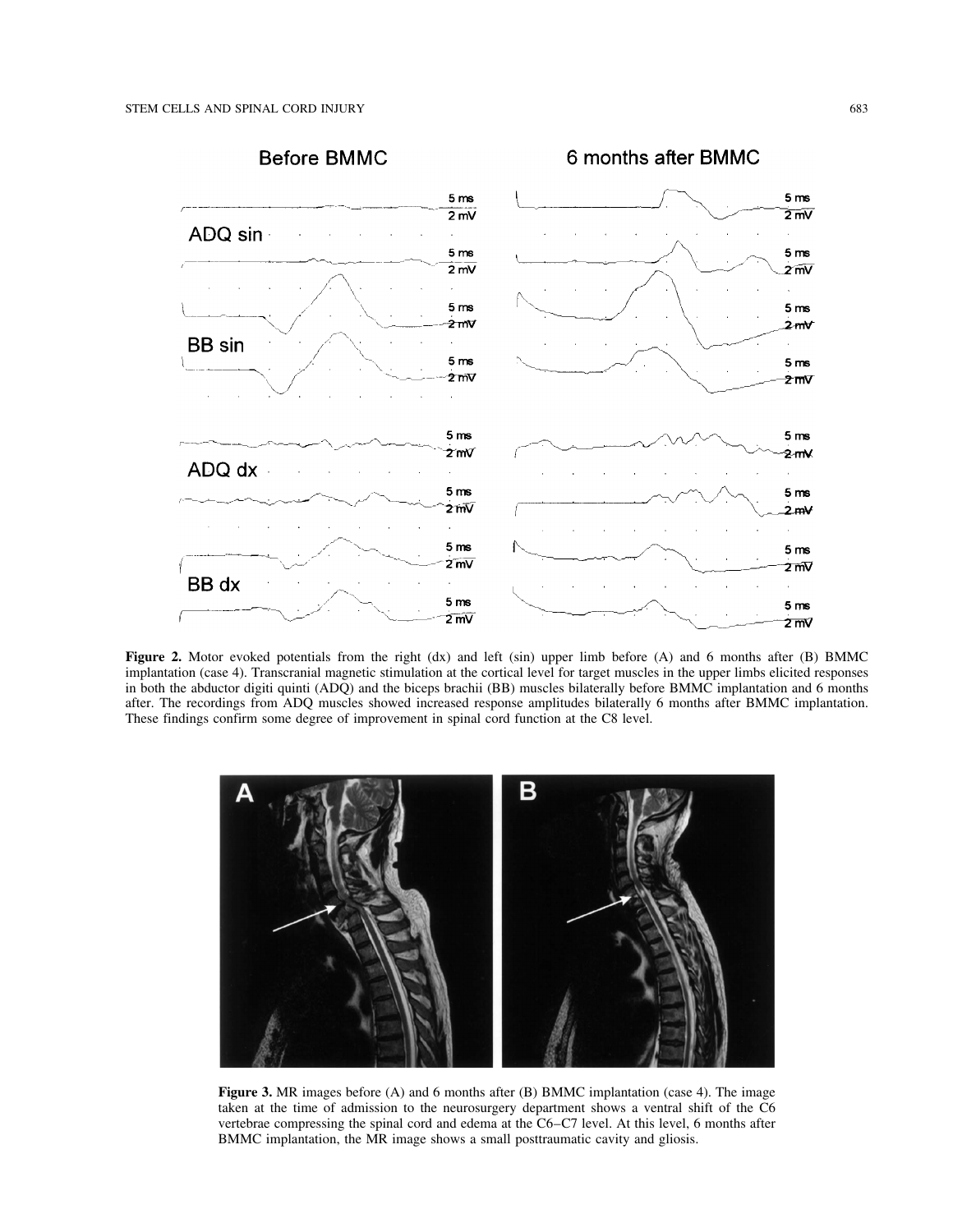SCI at the Th11 level after a car accident, with no motor to promote the regrowth of axons and the restoration of or sensory functions preserved below the level of injury function will involve multiple approaches: reducing or sensory functions preserved below the level of injury<br>(ASIA impairment grade A Frankel grade A) MRI formation, overcoming additional inhibitory molecules, formation, overcoming additional inhibitory molecules, (ASIA impairment grade A, Frankel grade A). MRI showed a Th11 vertebral body fracture dislocated into<br>the stimulating damaged nerve cells to regenerate axons, fa-<br>the verterbral canal and a spinal cord contusion at the cilitating axonal growth across the site of injury, the verterbral canal and a spinal cord contusion at the cilitating axonal growth across the site of The nation in the verterbral corrections. Th11 level. The patient underwent Th11 corpectomy<br>with Synex cage replacement and Th9–12 fixation No<br>Postnatal bone marrow has traditionally been seen as with Synex cage replacement and Th9–12 fixation. No Postnatal bone marrow has traditionally been seen as<br>MEPs or SEPs were elicited in lower limbs BMMC im-<br>an organ composed of two main systems rooted in dis-MEPs or SEPs were elicited in lower limbs. BMMC im-<br>net organ composed of two main systems rooted in dis-<br>neutration was performed intravenously 21 days after the lineages: the hematopoietic tissue proper and the plantation was performed intravenously 21 days after the limeages: the hematopoietic tissue proper and the plantation was posted during 12 months of associated supporting stroma—marrow stromal cells. Un-SCI. No improvement was noticed during 12 months of follow-up.

the lower extremities after a bicycle accident. Neurolog-<br>
the recognition that MSCs are stem/progenitor cells of<br>
the recognition that MSCs are stem/progenitor cells of ical examination showed a complete SCI at the Th9 the recognition that MSCs are stem/progenitor cells of ical examination showed a complete SCI at the Th9 the recognition that MSCs are stem/progenitor cells of ical example level with no motor or sensory functions preserved be-<br>low the level of injury (ASIA impairment grade A. Fran-<br>view, see (32)]. Their potential to differentiate into nonlow the level of injury (ASIA impairment grade A, Fran-<br>
view, see (32)]. Their potential to differentiate into non-<br>
kel grade A) MRI showed a fracture of the Th9 verte-<br>
hematopoietic organ cells granted them membership kel grade A). MRI showed a fracture of the Th9 verte-<br>hematopoietic organ cells granted them membership in<br>the family of somatic stem cells. Besides the neuronal<br>heral body dislocated into the vertebral canal and a large bral body dislocated into the vertebral canal and a large the family of somatic stem cells. Besides the neuronal contusion of the spinal cord at the Th8/9 level (edema protective role of MSCs, hematopoetic stem cells also contusion of the spinal cord at the Th8/9 level (edema protective role of MSCs, hematopoetic stem cells also<br>from Th7.1 to Th9.2, about 50 mm long). No MEPs foster neuroprotection (8). There is little doubt that bone from Th7.1 to Th9.2, about 50 mm long). No MEPs or SEPs were elicited in the lower limbs. The patient marrow stem cells represent one of the most accessible<br>underwent repositioning with posterior Th8–10 fixation sources of stem cells for therapeutic use. The ease with underwent repositioning with posterior Th8–10 fixation. sources of stem cells for therapeutic use. The ease with<br>BMMC implantation was performed intravenously 30 which they are harvested and the simplicity of the proce-BMMC implantation was performed intravenously 30 which they are harvested and the simplicity of the proce-<br>days after SCL MRI at 3 months showed edema/gliosis dures required for their extensive growth in culture, todays after SCI. MRI at 3 months showed edema/gliosis dures required for their extensive growth in culture, to-<br>44 mm long. No sensory or motor improvement was gether with easy expansion in vitro, may make them 44 mm long. No sensory or motor improvement was gether with easy noticed during 12 months of follow-up. ideal candidates. noticed during 12 months of follow-up.

SCI at the Th8 level after a car accident, with no motor when the cells were implanted at 7 days postinjury or sensory functions preserved below level of injury (20,41,42). Similarly, improvement was also found in (ASIA impairment grade A, Frankel grade A). A CT the same model of SCI when all mononuclear cells were scan showed a Th9 vertebral body fracture dislocated implanted, as was done in the present clinical study, or into the verterbral canal. The patient underwent a Th9 even when bone marrow was mobilized by granulocyte laminectomy and Th8–10 fixation. MRI showed a spinal colony stimulating factor (Neupogen, G-CSF) (45). cord contusion at the Th8/9 level (edema/gliosis 24 mm However, the question of which cell type is most benefilong). No MEPs or SEPs were elicited in the lower cial for SCI treatment is still unresolved as are the mechlimbs. BMMC implantation was performed intrave-<br>number anisms underlying the beneficial effect(s). One possible<br>nously 33 days after SCI. No sensory or motor improve-<br>effect of cell therapy is "replacement," meaning that t nously 33 days after SCI. No sensory or motor improvement was noticed during 12 months of follow-up. grafted cells integrate into the host tissue and replace

apeutic strategies will consist of a series of interven- (19), we injected MSCs into rats with a cortical phototions. First, secondary tissue loss should be prevented chemical lesion and studied the differentiation of the

*Case 8* through early neuroprotective, anti-inflammatory, or im-A 40-year-old male was diagnosed with a complete munomodulatory interventions. Subsequently, strategies T at the Th11 level after a car accident with no motor to promote the regrowth of axons and the restoration of

ment of hematopoietic diseases has been known for a *Case 9* long time (23), MSCs were originally examined only A 21-year-old male developed flaccid paraplegia of because of their critical role in the formation of the he-<br>hower extremities after a bicycle accident. Neurolog- matopoietic microenvironment. More recent data led to

In our preclinical study in rats, a balloon-induced *Case 10* compression SCI was treated with MSCs, and improved A 41-year-old male was diagnosed with a complete motor scores as well as sensory function were found damaged or lost cells. Several studies have been per-**DISCUSSION** formed using in vitro expanded neural stem/progenitor Satisfactory outcomes have not been achieved to date cells, which were then implanted into injured rat or marin treating complete SCI by means of a single approach. moset spinal cord. The cells survived and differentiated A number of studies report a poor prognosis; only about into neurons, astrocytes, and oligodendrocytes and had 5–6% of patients with complete SCI (ASIA grade A) a positive effect on functional outcome (18,33,35). Simiimprove after 1 year (6,30). Spinal cord injury repre- larly, MSCs can also differentiate into neuron-like cells sents a complex event (44), and therefore effective ther- and glia (3,5,14,19,32,34,38,50). In our preclinical study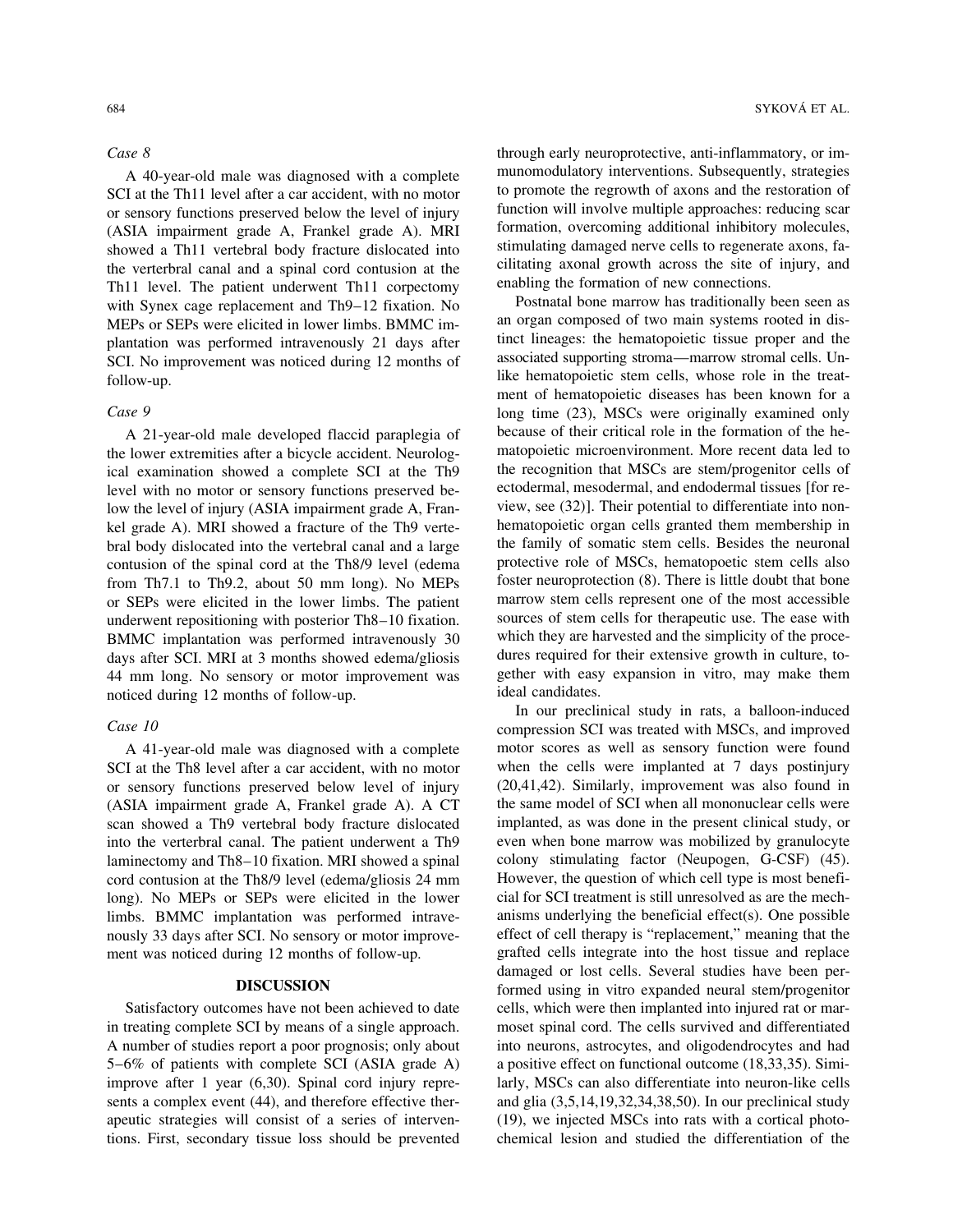labeled MSCs expressed the neuronal marker NeuN, and arterially, improvement was seen from B to D in the we did not find any BrdU-labeled MSCs expressing the ASIA scale and from B to D in the Frankel scale (see astrocytic marker GFAP. case 4). Interestingly, improved function was observed

explanations why MSCs can be useful in the treatment injury site (i.e., by catheterization of a. vertebralis). This of SCI. A number of studies have described MSCs as is in agreement with the small recent clinical study percells that express factors beneficial to the nervous tissue formed by Park and colleagues (37) on 6 patients with or that activate compensatory mechanisms and endoge- SCI, which showed improvement after treatment with nous stem cells within the tissue following their migra-<br>BMMCs implanted intraspinally within 7 days postintion into an injured environment. MSCs secrete cyto- jury. Besides direct implantation to the injury site, these kines such as colony stimulating factor (CSF), interleukins, authors used a combination of autologous BMMC imstem cell factor (SCF) (13,29), nerve growth factor plantation and subsequent repetitive mobilization of (NGF), brain-derived neurotrophic factor (BDNF), hepa- bone marrow cells with granulocyte macrophage-colony tocyte growth factor (HGF), and vascular endothelial stimulating factor (GM-CSF). This treatment resulted in cell growth factor (VEGF) (4). It has also been reported improved motor and/or sensory function in 5 out of 6 that MSCs stimulate glial cells to produce neurotrophic patients (37). factors such as nerve growth factor (NGF) and brain- Our phase I/II clinical study shows that the implantaderived neurotrophic factor (BDNF) (28,29,46). MSCs tion of autologous BMMCs is safe, but we cannot yet can promote axonal regeneration by guiding nerve fibers confirm that the observed beneficial effects were due to (16). Wu and coworkers showed that transplanted MSCs the cell therapy. Currently, 6 patients have remained free promote compensatory mechanisms to reorganize neural of any adverse side effects for more than 30 months networks and activate endogenous stem cells (51). It was following implantation and a further 5 patients for more also shown that MSCs improve neurologic deficits by than 24 months; however, longer follow-ups of more pagenerating either neural cells or myelin-producing cells tients are required to determine whether BMMC implan-(9,39). Understanding the actual differentiation spectrum tation is definitively safe. It is out of the scope of this of MSCs and the mechanism of their beneficial role in article to discuss the contribution of spinal shock, al-CNS injury requires further investigation. Nevertheless, though we are aware that its disappearance contributes studies of MSCs transplanted into different models of to functional recovery [for review, see (12)]. However, CNS injury (1,9,16,27,45) have provided considerable the outcome from BMMC implantation in acute patients, evidence about their potential to improve functional out- and in one chronic patient who was in stable condition come. for several months prior to cell implantation, is promis-

effective in the treatment of SCI, there are several good an important role in any type of SCI treatment. There reasons supporting the use of BMMCs, which include seems to be a similar therapeutic window in humans as hematopoietic stem cells, macrophages, and lympho- in animals, which is up to 3–4 weeks after SCI. In view cytes, as well as marrow stromal cells, in SCI therapies. of our study, we suggest that administering the cells One reason is that the identities of the subpopulations closer to the injury site, such as through the catheterizaresponsible for neuronal differentiation remain un- tion of a. vertebralis, or into the cerebrospinal fluid (34), known. Second, the neuronal protective roles of not only or even intraspinally at the lesion border (37), might be MSCs, but also of hematopoietic stem cells, are well important for a better outcome. The observed partial reknown (7,8). Hematopoietic stem cells secrete many cy- covery might be attributable to a "rescue effect," a retokines, including thrombopoietin and interleukin L1 duction in tissue loss from secondary injury processes, (11,31). These cytokines are known to be essential fac- as well as to diminished glial scarring. tors for the survival and differentiation of neuronal pro- Clinical studies are necessary for transferring preclingenitor cells. ical findings from animal experiments to humans. The

found partial functional (motor and sensory) improve- of administration, the number of cells, and the possible ment in subacute patients, which corresponds well with side effects can only be tested in human clinical trials. the results of preclinical studies in rats and nonhuman In our study, we included all patients who agreed to be primates (2,18,39). Even when we observed an improve- involved in the study. Obviously, in the case of complete ment in the ASIA and Frankel scores, accompanied by and large lesions, cells alone are not able to repair the enhanced MEPs and SEPS during electrophysiological tissue. It is necessary to bridge the gap left by the lost

grafted cells. We found that only a few  $\langle 5\% \rangle$  BrdU- A to B grade; however, in one patient implanted intra-Besides replacement, there are several other possible in 5 out of 6 patients who received BMMCs close to the

Although these studies indicate that MSCs are more ing. It is evident that the therapeutic window will play

In our clinical study with BMMC implantation, we therapeutic window, the implantation strategy, the method testing, the improvement was generally only from the cell population in order to provide support for tissue res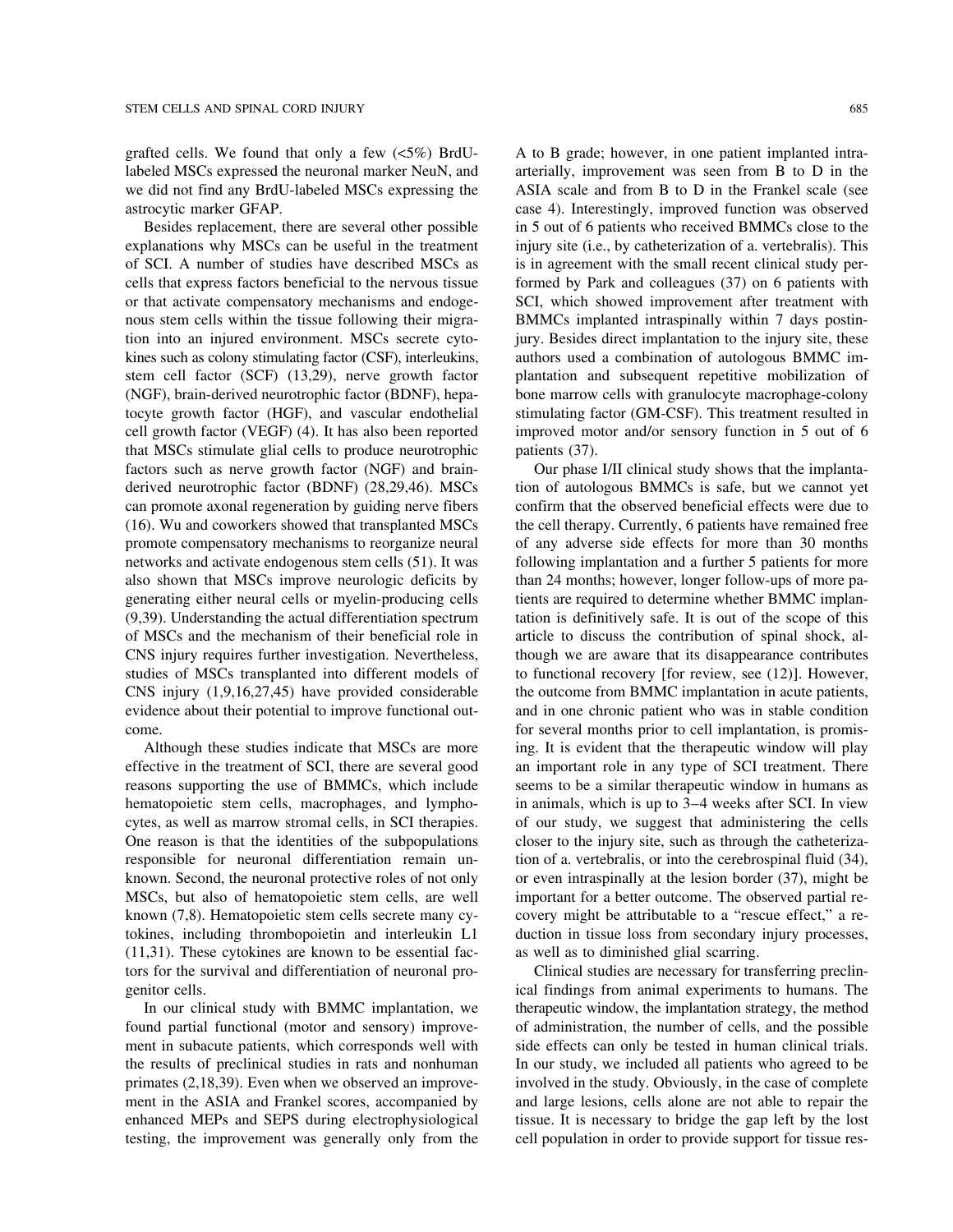toration, reduce the glial scar and the deposition of ex-<br>tracellular matrix proteins, particularly chondraitin sulling to stromal cells. Lancet Neurol. 1:92–100; 2002. tracellular matrix proteins, particularly chondroitin sul-<br>phate proteoglycans, and create a permissive environment<br>for cellular ingrowth. BMMCs can partially serve as<br>the developing human entral nervous system. Brain Res. bridging material; however, their number is not suffi-<br>
Dev. Brain Res. 143:217–223; 2003.<br>
cient to bridge larger defects. Biocompatible polymer. 12. Ditunno, J. F.; Little, J. W.; Tessler, A.; Burns, A. S. Spicient to bridge larger defects. Biocompatible polymer 12. Ditunno, J. F.; Little, J. W.; Tessler, A.; Burns, A. S. Spi-<br>hydrogals, based on pHEMA or pHDMA baye visco nal shock revisited: a four-phase model. Spinal Cord 42: hydrogels, based on pHEMA or pHPMA, have visco-<br>elastic and adhesive properties that promote their rapid<br>integration at the host-tissue boundary (24,25,47-49). <br>integration at the host-tissue boundary (24,25,47-49). <br>G. J. Their macromolecular network provides mechanical P. M.; Eaves, A. C.; Humphries, R. K. Mechanisms that cues that stimulate the ingrowth of cells. Water present regulate the cell cycle status of very primitive hematopoietic<br>within the network provides free space for the diffusion cells in long-term human marrow cultures. II. within the network provides free space for the diffusion<br>of host tissue extracellular fluids containing trophic and<br>growth factors released by neighboring cells. In the fu-<br>glitis, M. A.; Dawson, D.; Park, K. W.; Mouradian ture, the chemical and physical properties of hydrogels M. M. Targeting of marrow-derived astrocytes to the iscould be tailored to a specific use, and the gels could chemic brain. Neuroreport 10:1289–1292; 1999.

*leagues Drs. P. Jendelová, M. Hájek, K. Cvachovec, K. Dlask, and E. Rolencova for their valuable comments during the hos-* 16. Hofstetter, C. P.; Schwarz, E. J.; Hess, D.; Widenfalk, J.; *pitalization and examination of our patients or during the* El Manira, A.; Prockop, J. D.; Ols *pitalization and examination of our patients or during the* El Manira, A.; Prockop, J. D.; Olson, L. Marrow stromal *preparation of this paper. Supported by ASCR 50390512, IGA* cells form guiding strands in the injured sp *preparation of this paper. Supported by ASCR 50390512, IGA MZ NR8339-3, and MSMT 1M0021620803.* promote recovery. Proc. Natl. Acad. Sci. USA 96:2199–

- myelination of the spinal cord following intravenous de-<br>livery of bone marrow cells. Glia 39:229–236: 2002. cord. Glia 44:111–118: 2003.
- 2. Akiyama, Y.; Radtke, C.; Kocsis, J. D. Remyelination of
- Prockop, D. J. Engraftment and migration of human bone ral stem cells for spinal cord marrow stromal cells implanted in the brains of albino rosci. Res. 80:182–190; 2005. marrow stromal cells implanted in the brains of albino rats—similarities to astrocyte grafts. Proc. Natl. Acad. 19. Jendelová, P.; Herynek, V.; De Croos, J.; Glogarová, K.;
- central nervous system disorders. Nat. Neurosci. 3:537– 544; 2000. 776; 2003.
- 
- 6. Burns, A. S.; Lee, B. S.; Ditunno, J. F.; Tessler, A. Patient cord injury examination. J. Neurotrauma 20:477–482; 2003. Res. 76:232–243; 2004.<br>Chen. X.: Katakowski, M.: Li, Y.: Lu, D.: Wang. L.: 21. Kalyani, A. J.; Piper, D.; Mujtaba, T.; Lucero, M. T.; Rao,
- Zhang, L.; Chen, J.; Xu, Y.; Gautam, S.; Mahmood, A.; ditioned by traumatic brain tissue extracts: Growth factor
- 8. Chong, Z. Z.; Kang, J. Q.; Maiese, K. Hematopoietic factor erythropoietin fosters neuroprotection through novel 23. Kroger, N.; Zabelina, T.; Renges, H.; Kruger, W.; Kordes, signal transduction cascades. J. Cereb. Blood Flow Metab. U.; Rischewski, J.; Schrum, J.; Horstmann, M. signal transduction cascades. J. Cereb. Blood Flow Metab.
- Lu, D.; Lu, M.; Rosenblum, M. Spinal cord injury in rat: Neuroreport 11:3001-3005; 2000.
- 686 SYKOVÁ ET AL.
	-
	-
	-
	-
	-
- be seeded with different types of stem cells to create<br>cell-polymer constructs.<br>and the gear of stem cells to create<br>cell-polymer constructs.<br>and abilities of patients with cervical spinal cord injury *ACKNOWLEDGMENTS: We would like to thank our col-* and the severity of damage revealed by MR imaging. Am. *leagues Drs. P. Jendelová, M. Hájek, K. Cvachovec, K. Dlask,* J. Neuroradiol. 20:926–934; 1999.
	- 2204; 2002.
- **REFERNCES** 17. Inoue, M.; Honmou, O.; Oka, S.; Houkin, K.; Hashi, K.; Resp. Kocsis, J. D. Comparative analysis of remyelinating po-1. Akiyama, Y.; Radtke, C.; Honmou, O.; Kocsis, J. D. Re-<br>myelination of the spinal cord following intravenous de-<br>gous bone marrow cells into the rat demyelinated spinal livery of bone marrow cells. Glia 39:229–236; 2002. cord. Glia 44:111–118; 2003.<br>Akiyama, Y.; Radtke, C.; Kocsis, J. D. Remyelination of 18. Iwanami, A.; Kaneko, S.; Nakamura, M.; Kanemura, Y
- the rat spinal cord by transplantation of identified bone Mori, H.; Kobayashi, S.; Yamasaki, M.; Momoshima, S.; marrow stromal cells. J. Neurosci. 22:6623–6630; 2002. Ishii, H.; Ando, K.; Tanioka, Y.; Tamaoki, N.; Nomura, marrow stromal cells. J. Neurosci. 22:6623–6630; 2002. Ishii, H.; Ando, K.; Tanioka, Y.; Tamaoki, N.; Nomura, Azizi, S. A.; Stokes, D.; Augelli, B. J.; Di Girolamo, C.; T.; Toyama, Y.; Okano, H. Transplantation of human ne 3. Azizi, S. A.; Stokes, D.; Augelli, B. J.; Di Girolamo, C.; T.; Toyama, Y.; Okano, H. Transplantation of human neu-<br>Prockon, D. J. Engraftment and migration of human hone and ral stem cells for spinal cord injury in prim
- Sci. USA 95:3908–3913; 1998. Andersson, B.; Hájek, M.; Syková, E. Imaging the fate of Siörklund. A.: Lindvall. O. Cell replacement therapies for implanted bone marrow stromal cells labeled with super-4. Björklund, A.; Lindvall, O. Cell replacement therapies for implanted bone marrow stromal cells labeled with super-<br>central nervous system disorders. Nat. Neurosci. 3:537-<br>paramagnetic nanoparticles. Magn. Reson. Med. 50
- 5. Brazelton, T. R.; Rossi, F. M.; Keshet, G. I.; Blau, H. M. 20. Jendelová, P.; Herynek, V.; Urdzíková, L.; Glogarová, K.; From marrow to brain: Expression of neuronal phenotypes Kroupová, J.; Bryja, V.; Andersson, B.; Burian, M.; in adult mice. Science 290:1775-1779; 2000. Hájek, M.; Syková, E. MR tracking of transplanted bone Hájek, M.; Syková, E. MR tracking of transplanted bone marrow and embryonic stem cells labeled by iron oxide selection for clinical trials: The reliability of the early spinal nanoparticles in rat brain and spinal cord. J. Neurosci.<br>
cord injury examination. J. Neurotrauma 20:477–482; 2003. Res. 76:232–243; 2004.
- 7. Chen, X.; Katakowski, M.; Li, Y.; Lu, D.; Wang, L.; 21. Kalyani, A. J.; Piper, D.; Mujtaba, T.; Lucero, M. T.; Rao, Chopp, M. Human bone marrow stromal cell cultures con-<br>
ditioned by traumatic brain tissue extracts: Growth factor 7868: 1998.
	- production. J. Neurosci. Res. 69:687–691; 2002. 22. Krause, D. S. Plasticity of marrow-derived stem cells.<br>Chong, Z. Z.: Kang, J. O.: Maiese, K. Hematopoietic fac-<br>Gene Ther. 9:754–758; 2002.
- 22:503–514; 2002.<br>
22:503–514; 2002.<br>
22:503–514; 2002.<br>
22:503–514; 2002.<br>
22:503–514; 2002.<br>
22:503–514; 2002.<br>
22:503–514; 2002. 9. Chopp, M.; Zhang, X. H.; Li, Y.; Wang, L.; Chen, J.; low-up of allogeneic stem cell transplantation in patients Lu, D.; Lu, M.; Rosenblum, M. Spinal cord injury in rat: with severe aplastic anemia after conditioning wit Treatment with bone marrow stromal cell transplantation. phosphamide plus antithymocyte globulin. Ann. Hematol.<br>
81:627-631; 2002.<br>
81:627-631; 2002.